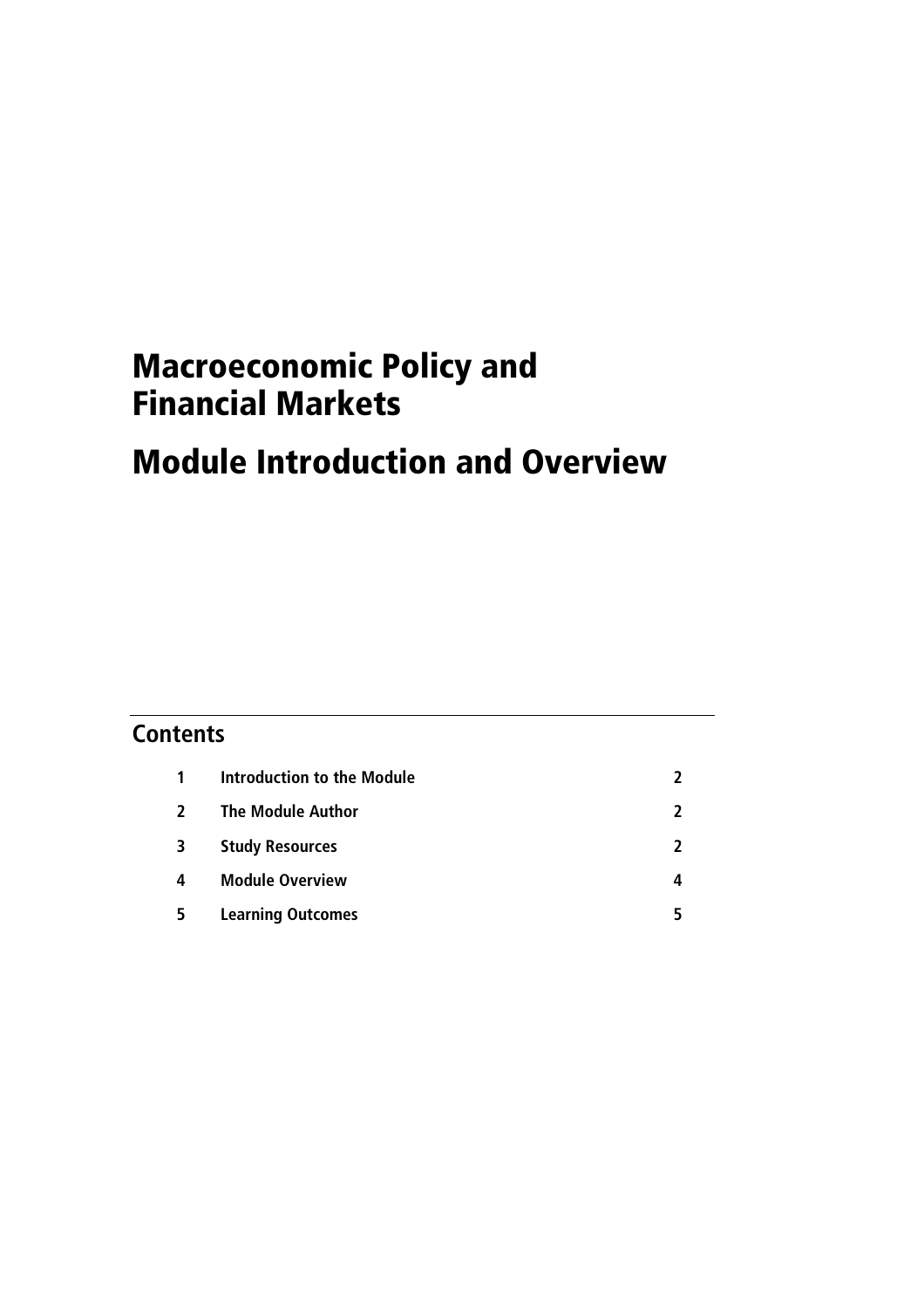### **1 Introduction to the Module**

This module, Macroeconomic Policy and Financial Markets, is specially constructed for postgraduates studying finance and related subjects. The module is designed to increase the depth of your understanding whether or not you have studied economics or macroeconomics previously. Although it does not require previous study of macroeconomics, if you have studied macroeconomics at undergraduate level, this module adds to your knowledge because, unlike other modules, we focus on the relation financial markets have to macroeconomics.

Our intention is that after successfully completing the module, students from varied backgrounds will understand the key elements of macroeconomics and their connection with financial markets. We place the subject in a real-world context, aiming to show how theoretical and empirical knowledge of macroeconomics and financial markets provides ways to analyse the salient problems faced by modern macroeconomic policymakers.

### **2 The Module Author**

**Laurence Harris** is Professor of Economics in the University of London and contributes to CeFiMS as a member of the Department of Financial and Management Studies, SOAS University of London. He has previously taught at several universities including London School of Economics; University of California Berkeley; Harvard University; Birkbeck, University of London; the Open University; University of Zimbabwe. He has published nine books and eighty articles. Books include *Monetary Theory; New Perspectives on the Financial System; City of Capital;* and *Peculiarities of the British Economy.*

### **3 Study Resources**

This study guide is your central learning resource as it structures your learning unit by unit. Each unit should be studied within a week. It is designed in the expectation that studying the unit and the associated readings in the key text and module readings will require 15 to 20 hours during the week.

## **Key text**

In addition to this study guide you must read, as core readings, assigned chapters in the key text:

David Miles, Andrew Scott and Francis Breedon (2012) *Macroeconomics: Understanding the Global Economy*. 3rd Edition. New York: JohnWiley & Sons.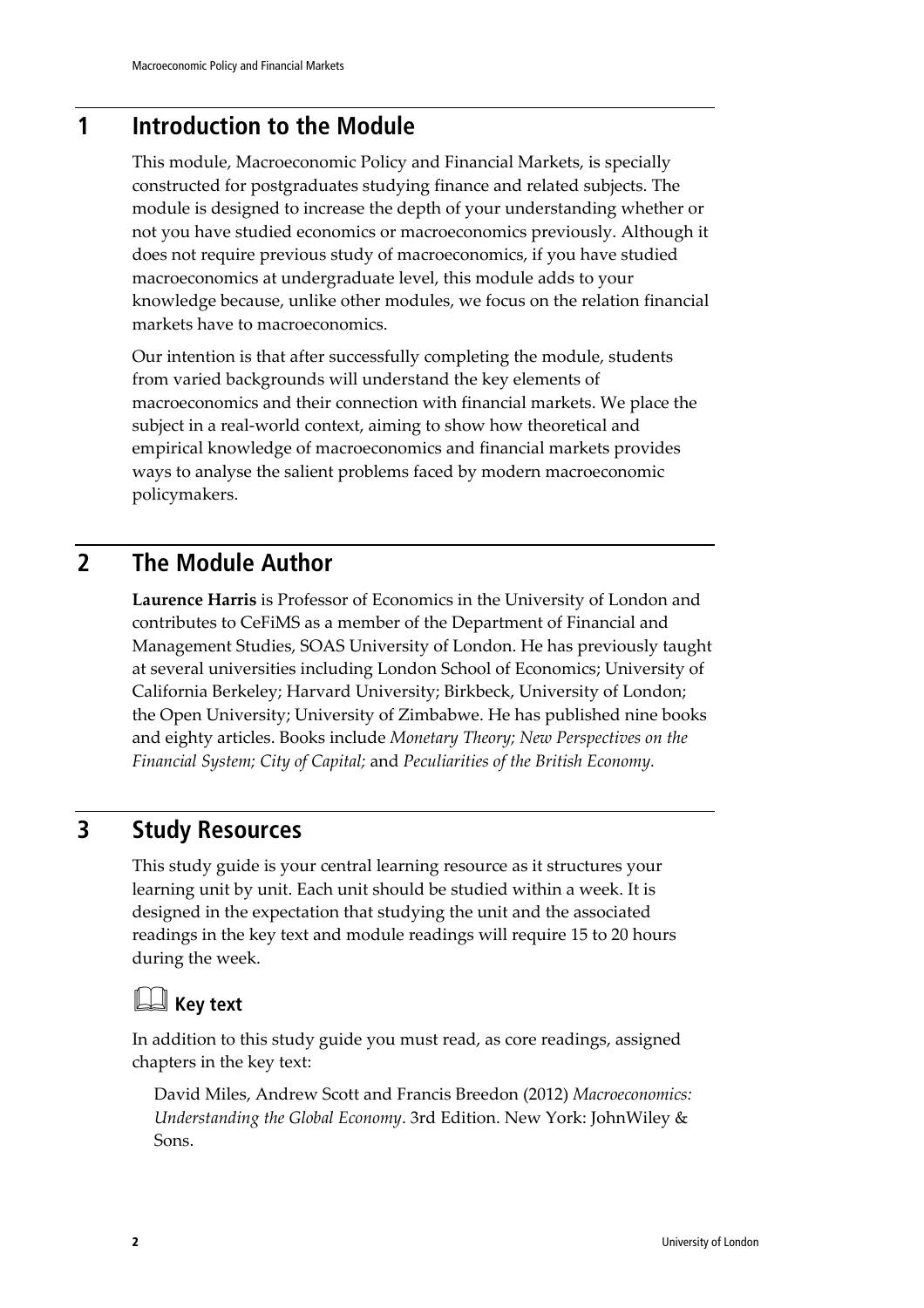We have chosen Miles, Scott and Breedon's book, instead of one of the many other macroeconomics texts available, because it is written for the same type of postgraduate students as this module. Designed for MBA students and others, it deals with advanced subjects and relates them to modern problems without requiring previous study of macroeconomics. This text gives more attention than others to the role of financial markets, and is written for students who do not have advanced mathematical or statistical knowledge.

#### **Module readings**

We also provide you with access to academic articles and other reports, which are assigned as core readings in the study guide. You are expected to read them as an essential part of the module although you will find that some academic articles range more widely than the study guide or use more advanced techniques and have a greater level of conceptual difficulty than the key text. That is the nature of academic articles, but we have selected articles and reports whose main arguments can be understood and appreciated at the level appropriate to this module.

### **Optional reading**

The study guide refers to academic articles, books, and other items that you can choose to read if you wish to investigate a particular topic further. We have not provided access to such materials but, where possible, provide an internet address (URL) where you can read the item. These items are not required reading and you will not be assessed on them in the examination or assignments. But we believe you can enrich your studies during the module or after it by looking at the optional reading. Indeed, we would encourage you to choose your own optional readings on macroeconomics and financial markets by searching the internet and accessing academic journals through the Library resources on the CeFiMS Virtual Learning Environment (VLE).

### **Video: Macroeconomics – The Decision Makers**

An additional element provided for this module is a video, available via the VLE, in which leading policymakers talk to CeFiMS about their experiences. All the decision makers and advisers in the video have dealt with difficult macroeconomic problems in a range of countries and they explain how they approached the problem and considered alternative policies.

They include:

- Paul Volcker, looking back on his experience as Chairman of the Federal Reserve
- Sir Alan Budd, as Economic Adviser in the British Treasury (Ministry of Finance),
- Guillermo Ortiz, as the Governor of Mexico's central bank
- Professor Lord Richard Layard, as advisor to the Russian government
- Benno Ndulu, of the World Bank
- Professor Rudiger Dornbusch, on experience of Latin American macroeconomic policy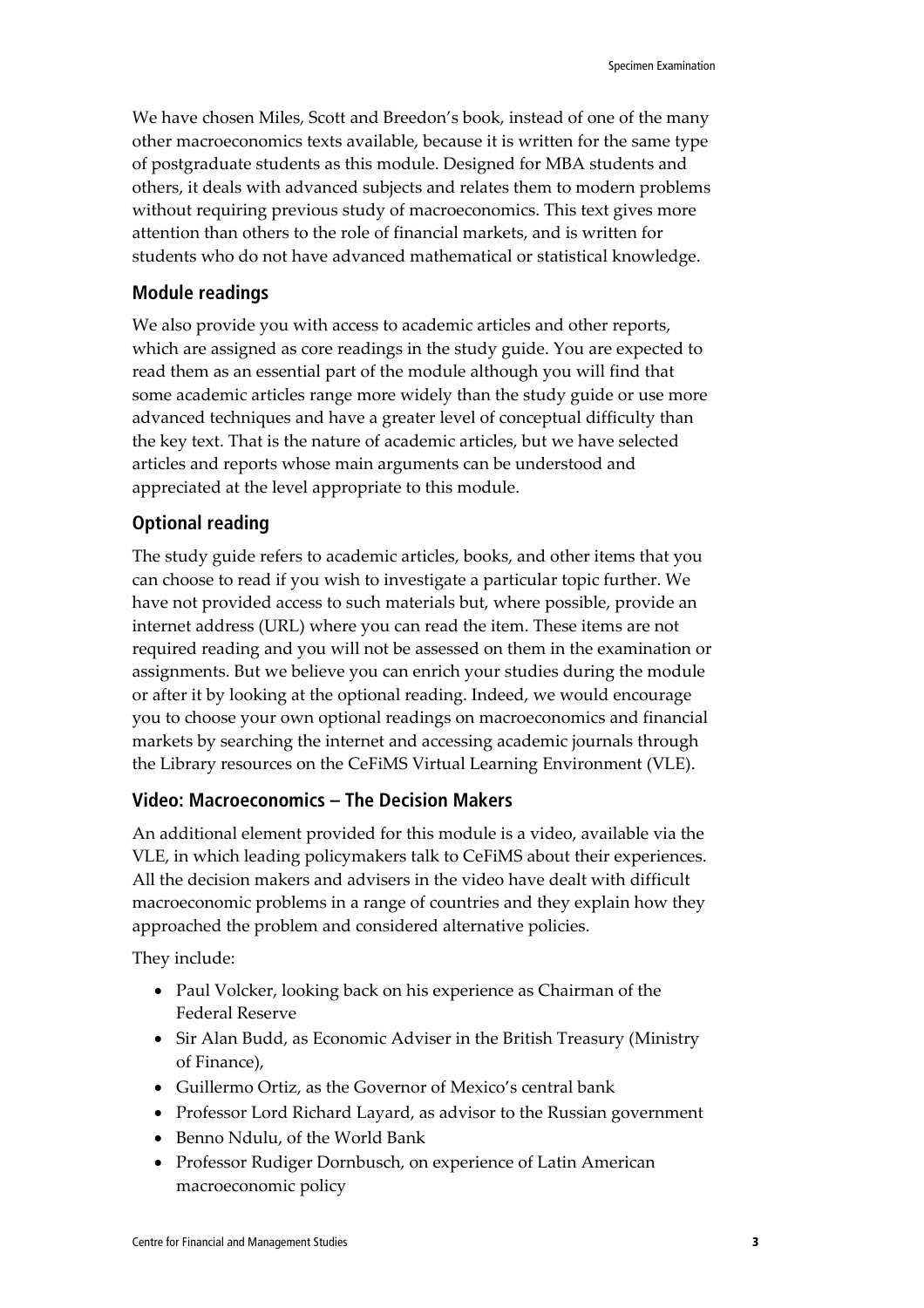• Professor Sakakibura, on Japan's recent policy problems.

The interviews were recorded by CeFiMS for the International Monetary Fund and designed for officials studying macroeconomics with the IMF Institute. They are reproduced here with kind permission of the IMF. They show case studies intended to enable students to link their study of principles to actual macroeconomic policymaking in the complex real world.

The interviews in the video are divided into four sections, each lasting approximately 30 minutes and each focusing on a different element of macroeconomic policy:

- 1. Monetary Policy in Theory and Practice
- 2. Fiscal Policy in Theory and Practice
- 3. Foreign Trade and Exchange Rate Policy
- 4. Capital Flows and Exchange Rates

### **How should you relate these sections to your study of this module?**

Each section of the video has a direct relevance to the topic of a particular unit in the module. Section 1 relates to Unit 4; section 2 to Unit 5; section 3 to Unit 7; and section 4 to Unit 8. However, your use of the video is optional and is not a required element of your study for the module. You will not be assessed on the video's contents in the examination or the assignments.

Nonetheless, we believe that watching the video will enrich your studies and deepen your understanding. Since it is not a compulsory element, you can watch it at any time during your study of the module (or after) without trying to watch a particular section in the same week as you are studying a particular unit.

### **4 Module Overview**

### **Unit 1 Macroeconomics and the World of Finance**

- 1.1 Introduction
- 1.2 Getting Macroeconomics in Perspective
- 1.3 Long-Run and Short-Run Macroeconomics
- 1.4 Aggregate Demand and National Income Accounts
- 1.5 Alternative Windows on Macroeconomics
- 1.6 Macroeconomics and Financial Markets
- 1.7 Macroeconomics and Finance in Subsequent Units

### **Unit 2 Saving and Finance**

- 2.1 Introduction: Real and Financial Saving
- 2.2 Life Cycle Theory of Saving
- 2.3 Flow of Savings to Financial Markets Demographic Fundamentals
- 2.4 Impact of Financial Markets on Saving Interest Rate Effect
- 2.5 Impact of Financial Markets on Saving Wealth Effect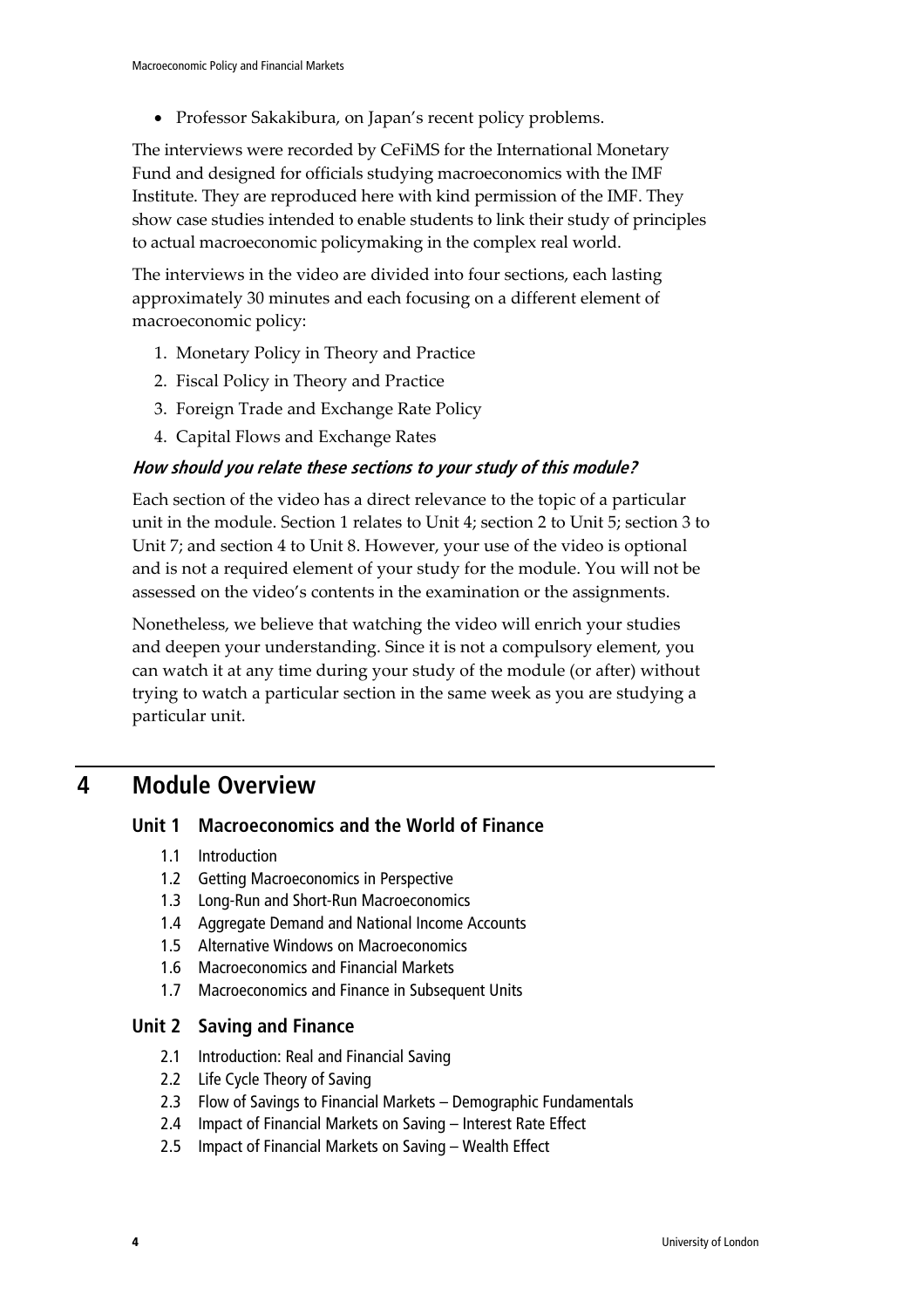### **Unit 3 Investment and Financial Markets**

- 3.1 Capital Accumulation
- 3.2 Interest Rates and Investment the Basic Model
- 3.3 Beyond the Basic Model
- 3.4 Investment and the Stock Market
- 3.5 Financing Hierarchy and the Role of Internal Funds
- 3.6 Conclusion Investment and Monetary Policy

#### **Unit 4 Monetary Policy and the Central Bank**

- 4.1 Central Banks and Macroeconomic Policy Inflation Targeting
- 4.2 Policy's Intermediate Targets Money Supply and Interest Rate
- 4.3 Taylor Rules
- 4.4 Transmission Mechanisms of Monetary Policy
- 4.5 Monetary Policy in Context

### **Unit 5 Fiscal Policy and Government Finances**

- 5.1 Effects of Fiscal Policy Aggregate Demand and Financial Markets
- 5.2 Fiscal Policy and Monetary Policy
- 5.3 Fiscal Policy and the Sustainability of Debt Financing
- 5.4 Fiscal Policy in Perspective

#### **Unit 6 Expectations, Inflation, and Interest Rates**

- 6.1 Markets Reflect the Expected Future Today
- 6.2 Macroeconomic Expectations and Financial Markets
- 6.3 Inflation Expectations and the Inflation Output Trade Off

#### **Unit 7 Foreign Exchange Markets and Foreign Trade**

- 7.1 Foreign Exchange Markets and the Economy
- 7.2 Case Study China's Macroeconomic Policy Choices
- 7.3 Exchange Rates, Inflation and Aggregate Demand
- 7.4 Exchange Rates and Monetary Policy

#### **Unit 8 International Capital Flows and Financial Markets**

- 8.1 International Capital Flows Balance and Shocks
- 8.2 Interest Rates, Expectations and Currency Crises
- 8.3 Currency Crises and Exchange Rate Systems
- 8.4 Is There a Case for Controls on International Capital Flows?

### **5 Learning Outcomes**

When you have completed your study of this module, you will be able to:

- outline and discuss the connection between financial markets, real saving by households, and real investment by firms
- analyse how monetary policy can affect real macroeconomic activity through its interaction with financial markets
- explain the relation between financial markets and governments' fiscal policies